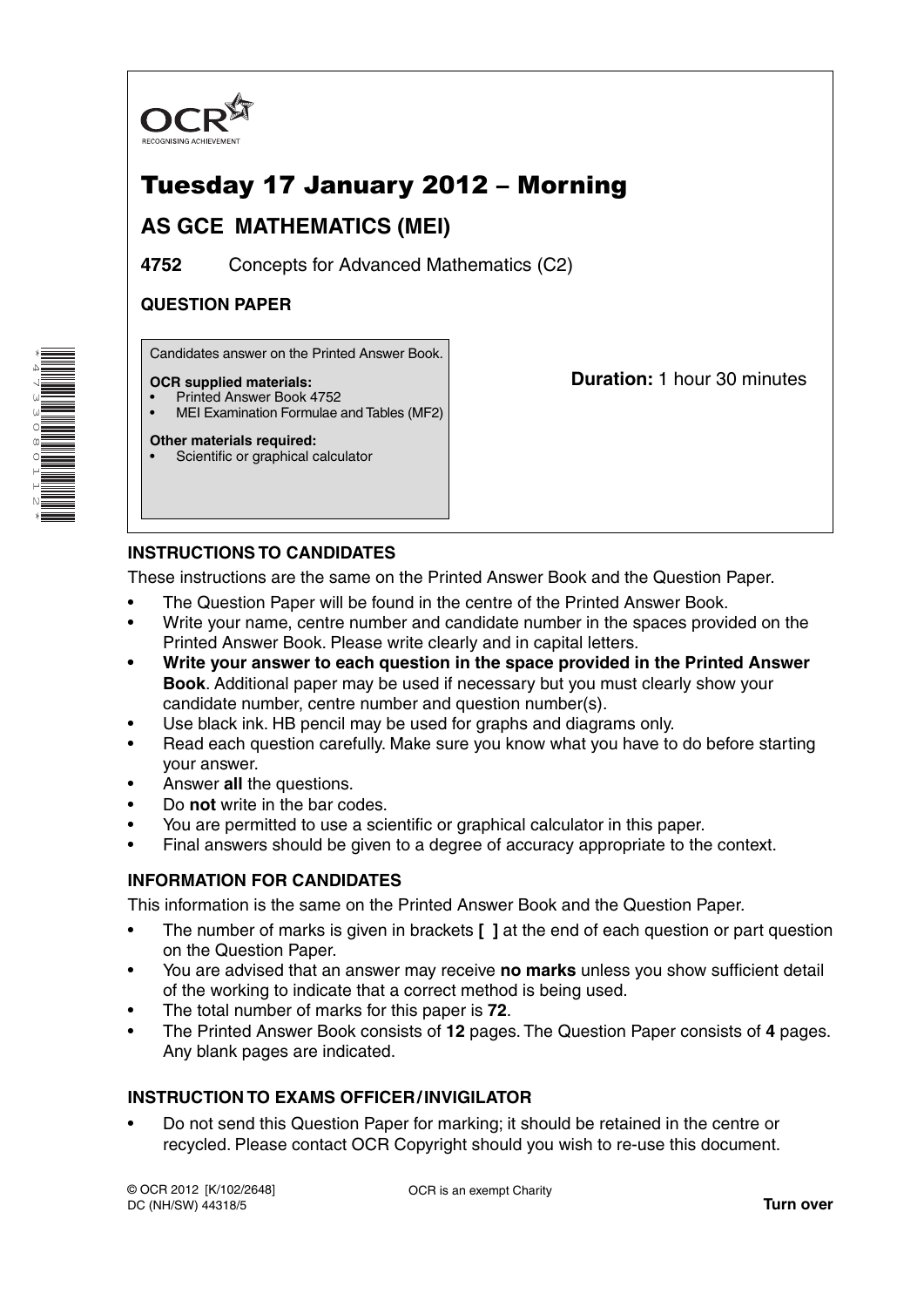#### **Section A** (36 marks)

1 Find 
$$
\sum_{r=3}^{6} r(r+2)
$$
. [2]

2 Find 
$$
\int (x^5 + 10x^{\frac{3}{2}}) dx
$$
. [4]

**3** Find the set of values of *x* for which  $x^2 - 7x$  is a decreasing function. **[3]** 

**4** Given that  $a > 0$ , state the values of

(i)  $\log_a 1$ , [1]

(ii) 
$$
\log_a (a^3)^6
$$
, [1]

$$
(iii) \log_a \sqrt{a}.
$$

**5** Figs. 5.1 and 5.2 show the graph of  $y = \sin x$  for values of *x* from 0° to 360° and two transformations of this graph. State the equation of each graph after it has been transformed.





**Fig. 5.1**

**[1]**

 **(ii)**



**Fig. 5.2**

© OCR 2012 4752 Jan12

**[2]**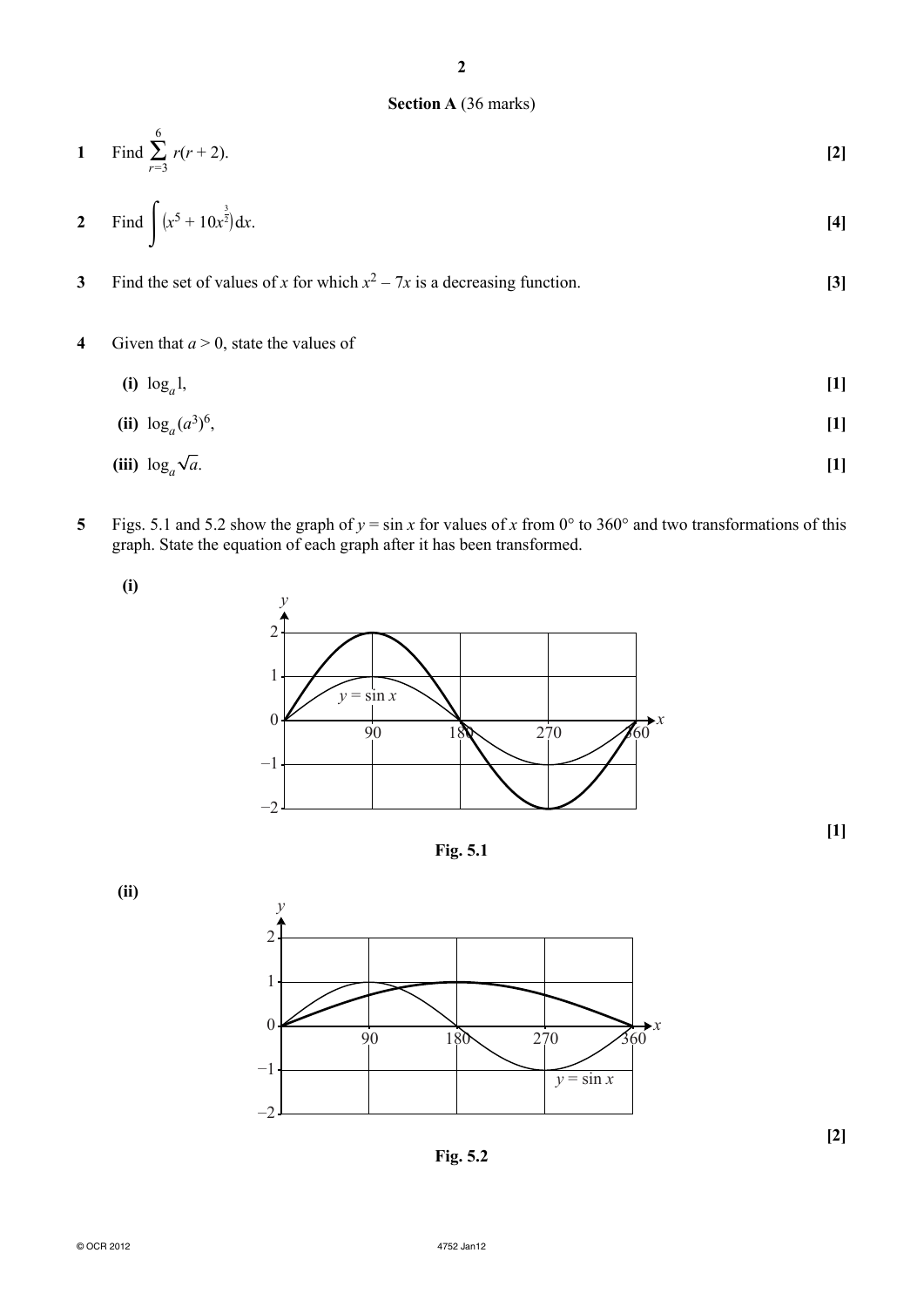- **6** Use logarithms to solve the equation  $235 \times 5^x = 987$ , giving your answer correct to 3 decimal places. **[3]**
- **7** Given that  $y = a + x^b$ , find  $\log_{10} x$  in terms of *y*, *a* and *b*. **[3]**
- **8** Show that the equation 4 cos<sup>2</sup>  $\theta$  = 1 + sin  $\theta$  can be expressed as

$$
4\sin^2\theta + \sin\theta - 3 = 0.
$$

Hence solve the equation for  $0^{\circ} \le \theta \le 360^{\circ}$ . [5]

**9** A geometric progression has a positive common ratio. Its first three terms are 32, *b* and 12.5.

Find the value of *b* and find also the sum of the first 15 terms of the progression. **[5]**

**10** In an arithmetic progression, the second term is 11 and the sum of the first 40 terms is 3030. Find the first term and the common difference. **[5]**

#### **Section B** (36 marks)

- **11** The point A has *x*-coordinate 5 and lies on the curve  $y = x^2 4x + 3$ .
	- **(i)** Sketch the curve. **[2]**
	- **(ii)** Use calculus to find the equation of the tangent to the curve at A. **[4]**
	- **(iii)** Show that the equation of the normal to the curve at A is  $x + 6y = 53$ . Find also, using an algebraic method, the *x*-coordinate of the point at which this normal crosses the curve again. **[6]**
- **12** The equation of a curve is  $v = 9x^2 x^4$ .
	- **(i)** Show that the curve meets the *x*-axis at the origin and at  $x = \pm a$ , stating the value of *a*. [2]
- **(ii)** Find  $\frac{dy}{dx}$  and  $\frac{d^2y}{dx^2}$ .

Hence show that the origin is a minimum point on the curve. Find the *x*-coordinates of the maximum points. **[6]**

**(iii)** Use calculus to find the area of the region bounded by the curve and the *x*-axis between  $x = 0$  and  $x = a$ , using the value you found for  $a$  in part **(i)**.